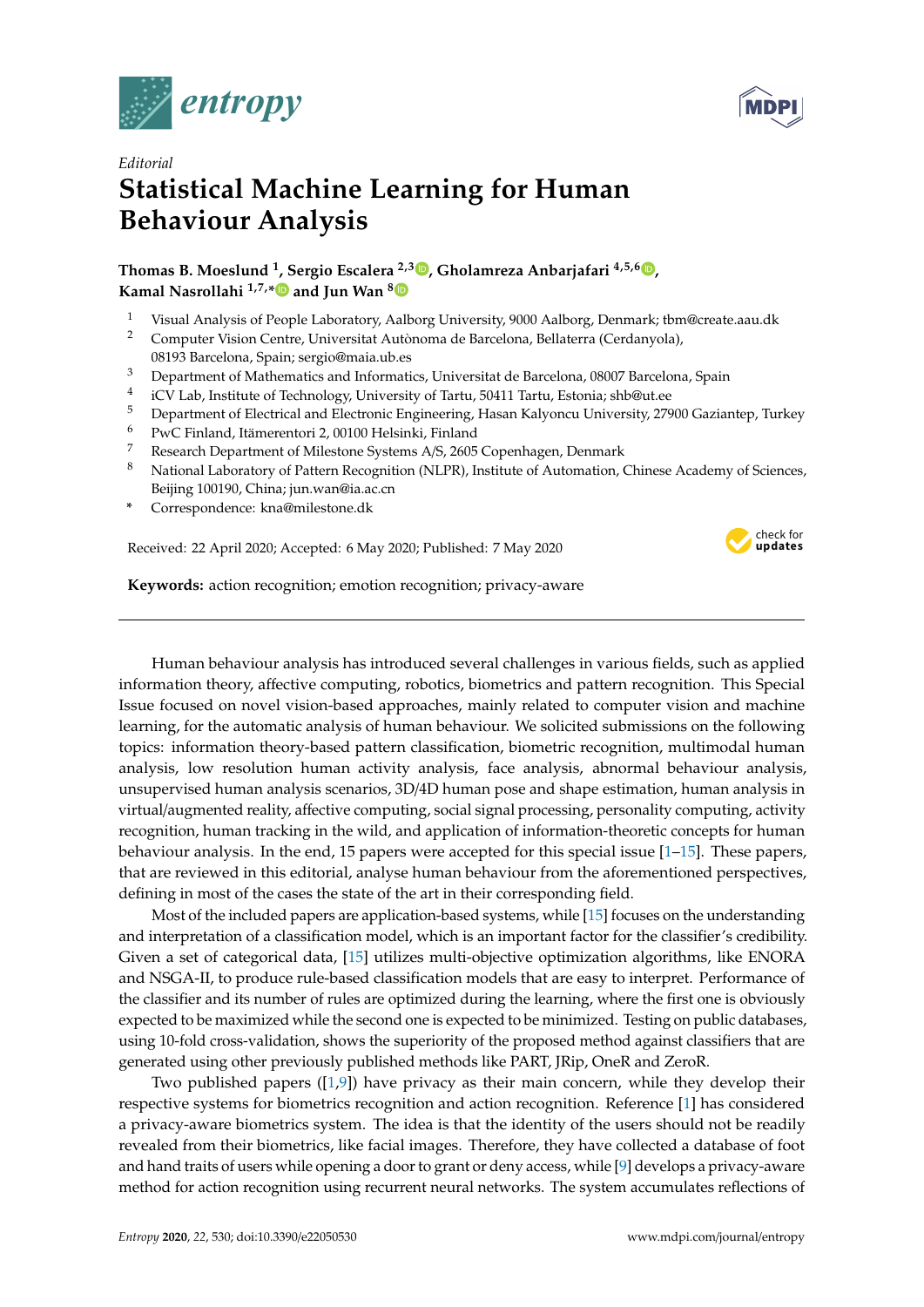light pulses omitted by a laser, using a single-pixel hybrid photodetector. This includes information about the distance of the objects to the capturing device and their shapes.

Multimodality (RGB-depth) is covered in [\[14\]](#page-3-1) for sign language recognition; while in [\[11\]](#page-2-2), multiple domains (spatial and frequency) are used for saliency detection. Reference [\[14\]](#page-3-1) has applied restricted Boltzmann machine (RBM)s to develop a system for sign language recognition from a given single image, in two modalities of RGB and depth. Two RBMs are designed to process the images coming from the two deployed modalities, while a third RBM fuses the results of the first two RBMs. The inputs to the first two RBMs are hand images that are detected by a convolutional neural network (CNN). The experimental results reported in [\[14\]](#page-3-1) on two public databases show the state-of-the-art performance of the proposed system. Reference [\[11\]](#page-2-2) proposes a multi-domain (spatial and frequency)-based system for salient object detection in foggy images. The frequency domain saliency map is extracted using the amplitude spectrum, while the spatial domain saliency map is calculated using the contrast of the local and global super-pixels. These different domain maps are fused using a discrete stationary wavelet transform (DSWT) and are then refined using an encoder-decoder model to pronounce the salient objects. Experimental results on public databases and comparison with state-of-the-art similar methods show the better performance of this system.

Four papers in this special issue have covered action recognition [\[6](#page-2-3)[,9](#page-2-1)[,12,](#page-2-4)[13\]](#page-2-5). Reference [\[12\]](#page-2-4) has proposed a system for toe-off detection using a regular camera. The system extracts the differences between consecutive frames to build silhouettes difference maps, that are then fed into a CNN for feature extraction and classification. Different types of maps are developed and tested in this paper. The experimental results reported in [\[12\]](#page-2-4) on public databases show state-of-the-art performance. Reference [\[6\]](#page-2-3) proposes a system for individuals and then crowd condition monitoring and prediction. Individuals participating in this study are grouped into crowds based on their physical locations extracted using GPS on their smartphones. Then, an enhanced context-aware framework using an algorithm for feature selection is used to extract statistical-based time-frequency domain features. Reference [\[13\]](#page-2-5) focuses on utilizing recurring concepts using adaptive random forests to develop a system that can cope with drastically changing behaviours in dynamic environments, like financial markets. The proposed system is an ensemble-based classifier comprised of trees that are either active or inactive. The inactive ones keep a history of market operators' reactions in previously recorded similar situations, while either an inactive tree or a background tree that has recently been trained replaces the active ones, as a reaction to drift.

In terms of face analysis, in [\[10\]](#page-2-6) a system is proposed for detecting fuzziness tendencies and utilizing these to design human-machine interfaces. This is motivated by the fact that humans tend to pay more attention to sections of information with fuzziness, which are sections with greater mental entropy. The work of [\[4\]](#page-2-7) proposes a conditional random field-based system for segmentation of facial images into six facial parts. These are then converted into probability maps, which are used as feature maps for a random decision forest that estimates head-pose, age, and gender.

The method introduced in [\[3\]](#page-2-8) uses singular value decomposition for removing background of fingerprint images. Then, it finds fingerprints' boundaries and applies an adaptive algorithm based on wavelets extrema and Henry system to detect singular points, which are widely used in applications related to fingerprint, like registration, orientation detection, fingerprint classification, and identification systems.

Three papers have covered emotion recognition, one from body movements [\[5\]](#page-2-9), and two from speech signals [\[2,](#page-2-10)[7\]](#page-2-11). In [\[2\]](#page-2-10) a committee of classifiers has been applied to a pool of descriptors extracting features from speech signals. Then, it is used as a voting scheme on the classifiers' outputs to get to a conclusion about the emotional status from the used speech signals. The paper in [\[2\]](#page-2-10) shows that the committee of classifiers outperforms the single individual classifiers in the committee. The system proposed in [\[7\]](#page-2-11) builds 3D tensors of spectrogram frames that are obtained by extracting 88-dimentional feature vectors from speech signals. These tensors are then used for building a 3D convolutional neural network that is employed for emotion recognition. The system has produced state-of-the-art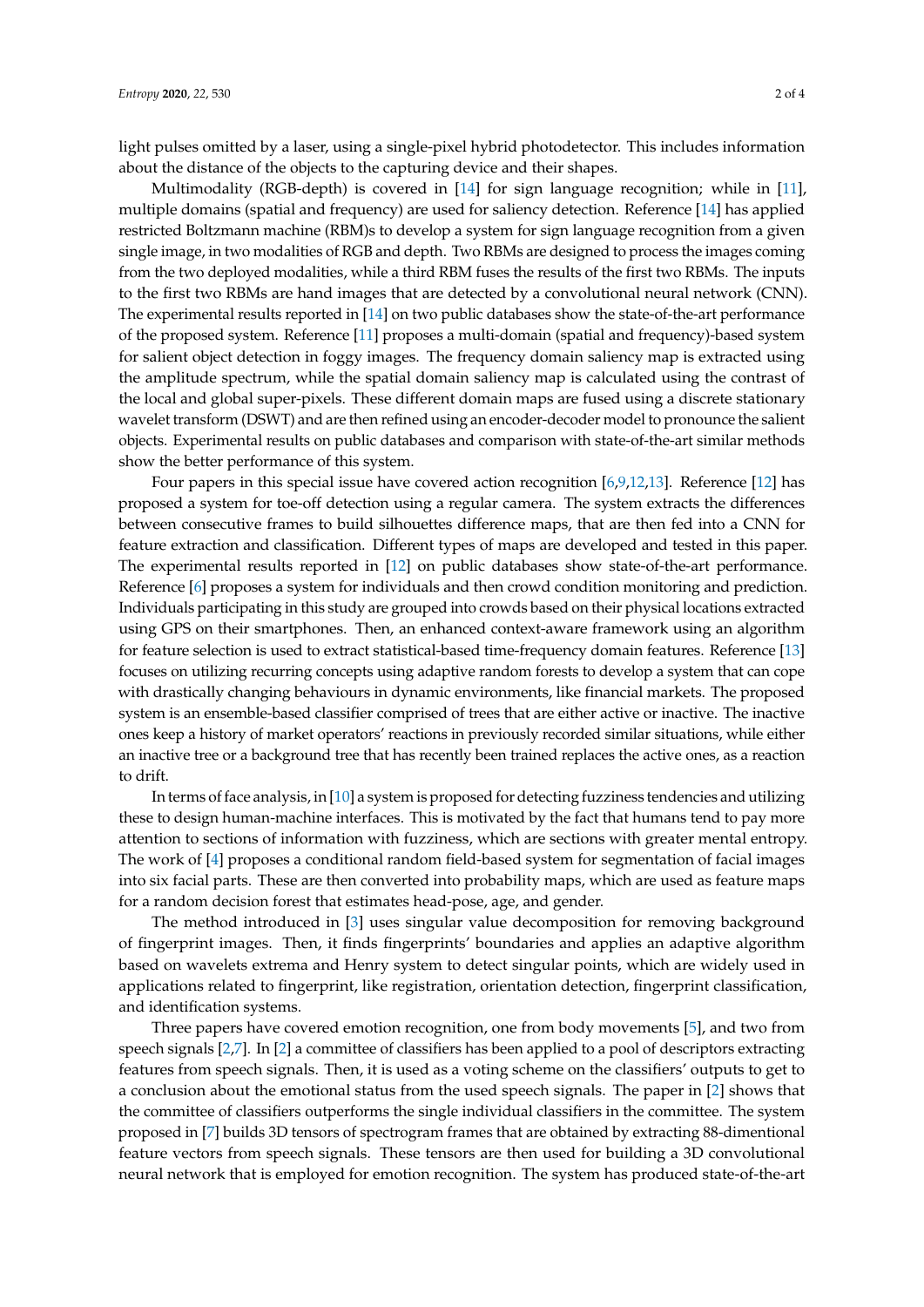results on three public databases. The emotional recognition system of [\[5\]](#page-2-9) does not use facial images or speech signals, but body movements, which are captured by Microsoft Kinect v2 under eight different emotional states. The affective movements are represented by extracting and tracking location and orientation of body joints over time. Experimental results, using different deep learning-based methods, show the state-of-the-art performance of this system.

Finally, two databases have been introduced in this special issue, one for biometric recognition [\[1\]](#page-2-0) and one for detecting sleeping issues and fatigue [\[8\]](#page-2-12), the later containing a database of patients suffering from Fibromyalgia, which is a situation resulting in muscle pain and tenderness, accompanied by few other signs including sleep, memory, and mood disorders. It uses similarity functions with configurable convexity or concavity to build a classifier on this collected database in order to predict extreme cases of sleeping issues and fatigue.

**Acknowledgments:** We express our thanks to the authors of the above contributions and to the journal Entropy and MDPI for their support during this work. Kamal Nasrollahi's contribution to this work is partially supported by the EU H2020-funded SafeCare project, grant agreement no. 787002. This work is partially supported by ICREA under the ICREA Academia programme.

**Conflicts of Interest:** The authors declare no conflict of interest.

## **References**

- <span id="page-2-0"></span>1. Jahromi, S.M.N.; Buch-Cardona, P.; Avots, E.; Nasrollahi, K.; Escalera, S.; Moeslund, T.B.; Anbarjafari, G. Privacy-Constrained Biometric System for Non-Cooperative Users. *Entropy* **2019**, *21*, 1033. [\[CrossRef\]](http://dx.doi.org/10.3390/e21111033)
- <span id="page-2-10"></span>2. Kamińska, D. Emotional Speech Recognition Based on the Committee of Classifiers. *Entropy* 2019, 21, 920. [\[CrossRef\]](http://dx.doi.org/10.3390/e21100920)
- <span id="page-2-8"></span>3. Le, N.T.; Le, D.H.; Wang, J.-W.; Wang, C.-C. Entropy-Based Clustering Algorithm for Fingerprint Singular Point Detection. *Entropy* **2019**, *21*, 786. [\[CrossRef\]](http://dx.doi.org/10.3390/e21080786)
- <span id="page-2-7"></span>4. Khan, K.; Attique, M.; Syed, I.; Sarwar, G.; Irfan, M.A.; Khan, R.U. A Unified Framework for Head Pose, Age and Gender Classification through End-to-End Face Segmentation. *Entropy* **2019**, *21*, 647. [\[CrossRef\]](http://dx.doi.org/10.3390/e21070647)
- <span id="page-2-9"></span>5. Sapiński, T.; Kamińska, D.; Pelikant, A.; Anbarjafari, G. Emotion Recognition from Skeletal Movements. *Entropy* **2019**, *21*, 646. [\[CrossRef\]](http://dx.doi.org/10.3390/e21070646)
- <span id="page-2-3"></span>6. Sadiq, F.I.; Selamat, A.; Ibrahim, R.; Krejcar, O. Enhanced Approach Using Reduced SBTFD Features and Modified Individual Behavior Estimation for Crowd Condition Prediction. *Entropy* **2019**, *21*, 487. [\[CrossRef\]](http://dx.doi.org/10.3390/e21050487)
- <span id="page-2-11"></span>7. Hajarolasvadi, N.; Demirel, H. 3D CNN-Based Speech Emotion Recognition Using K-Means Clustering and Spectrograms. *Entropy* **2019**, *21*, 479. [\[CrossRef\]](http://dx.doi.org/10.3390/e21050479)
- <span id="page-2-12"></span>8. Sabeti, E.; Gryak, J.; Derksen, H.; Biwer, C.; Ansari, S.; Isenstein, H.; Kratz, A.; Najarian, K. Learning Using Concave and Convex Kernels: Applications in Predicting Quality of Sleep and Level of Fatigue in Fibromyalgia. *Entropy* **2019**, *21*, 442. [\[CrossRef\]](http://dx.doi.org/10.3390/e21050442)
- <span id="page-2-1"></span>9. Ofodile, I.; Helmi, A.; Clapés, A.; Avots, E.; Peensoo, K.M.; Valdma, S.-M.; Valdmann, A.; Valtna-Lukner, H.; Omelkov, S.; Escalera, S.; et al. Action Recognition Using Single-Pixel Time-of-Flight Detection. *Entropy* **2019**, *21*, 414. [\[CrossRef\]](http://dx.doi.org/10.3390/e21040414)
- <span id="page-2-6"></span>10. Bao, H.; Fang, W.; Guo, B.; Wang, P. Supervisors' Visual Attention Allocation Modeling Using Hybrid Entropy. *Entropy* **2019**, *21*, 393. [\[CrossRef\]](http://dx.doi.org/10.3390/e21040393)
- <span id="page-2-2"></span>11. Zhu, X.; Xu, X.; Mu, N. Saliency Detection Based on the Combination of High-Level Knowledge and Low-Level Cues in Foggy Images. *Entropy* **2019**, *21*, 374. [\[CrossRef\]](http://dx.doi.org/10.3390/e21040374)
- <span id="page-2-4"></span>12. Tang, Y.; Li, Z.; Tian, H.; Ding, J.; Lin, B. Detecting Toe-Off Events Utilizing a Vision-Based Method. *Entropy* **2019**, *21*, 329. [\[CrossRef\]](http://dx.doi.org/10.3390/e21040329)
- <span id="page-2-5"></span>13. Suárez-Cetrulo, A.L.; Cervantes, A.; Quintana, D. Incremental Market Behavior Classification in Presence of Recurring Concepts. *Entropy* **2019**, *21*, 25. [\[CrossRef\]](http://dx.doi.org/10.3390/e21010025)